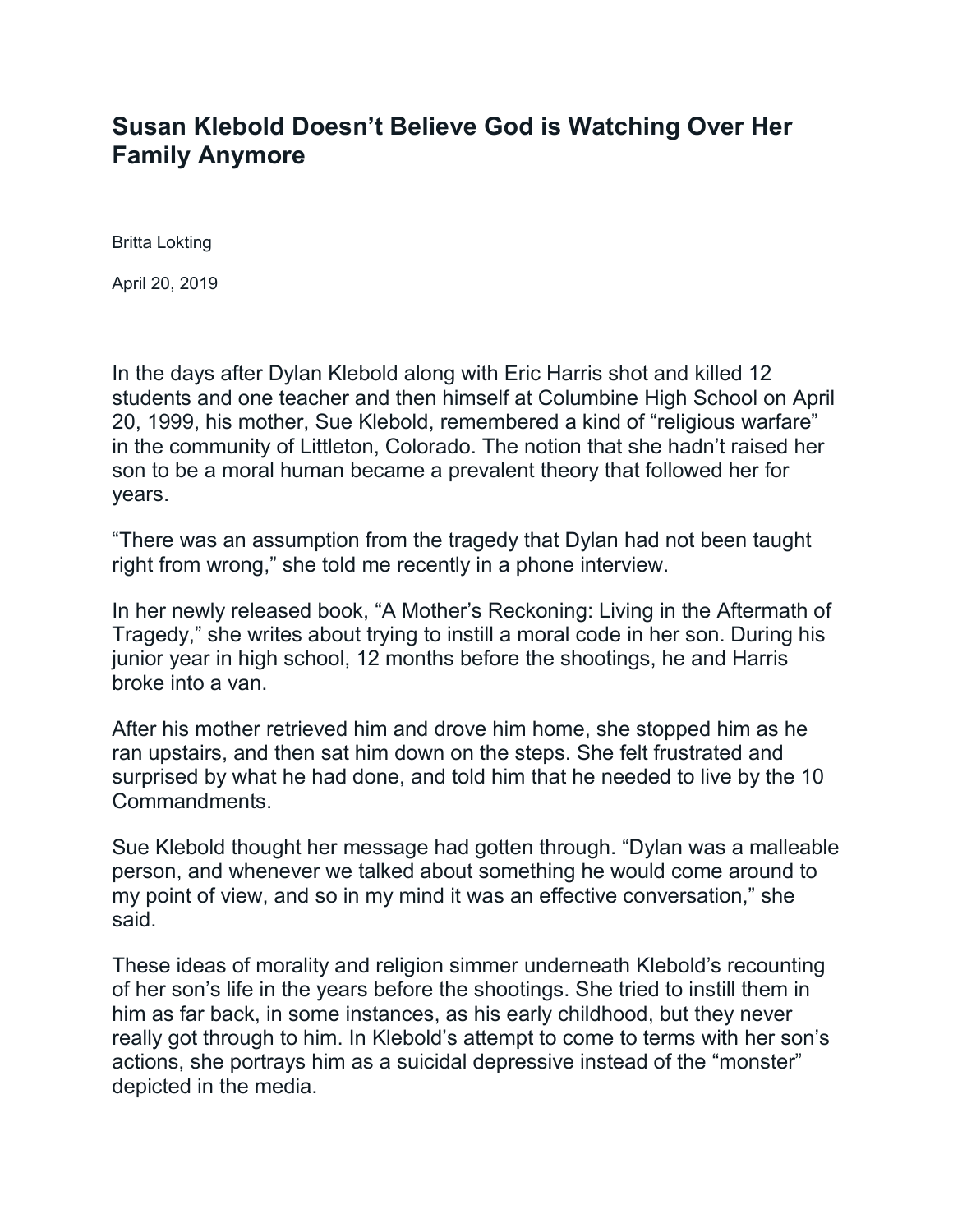"She attempted to paint a very real portrait of Dylan and insisted on his humanity," said Andrew Solomon, who wrote about the Klebolds in his 2012 book, "Far From the Tree: Parents, Children and the Search for Identity," and wrote the introduction to Klebold's memoir.

She discusses her own humanity as well by outlining her blindness to her son's depression and unhappiness, and to his plan to kill. At one point in the book, when, during his high school years, he forgets Mother's Day, Klebold snaps with frustration and shoves him against the fridge. He tells her he feels angry and doesn't know if he can control that anger, and she brushes off his reaction as normal adolescent behavior. "He was a teenage boy and a lot of things got him angry, but he was angry in a very appropriate teenage boy sort of way," she said. "He would get irritated when we corrected his driving, and do that teenage eye roll thing. It was all very normal." Looking back, Klebold realizes Dylan's behavior might have suggested a larger problem.

"I was not aware that a change in behavior might be indicative of a mental health issue getting started," she said.



Courtesy of the Klebold Family. Childhood's End: Three days before the shootings, Dylan Klebold attended his high school prom.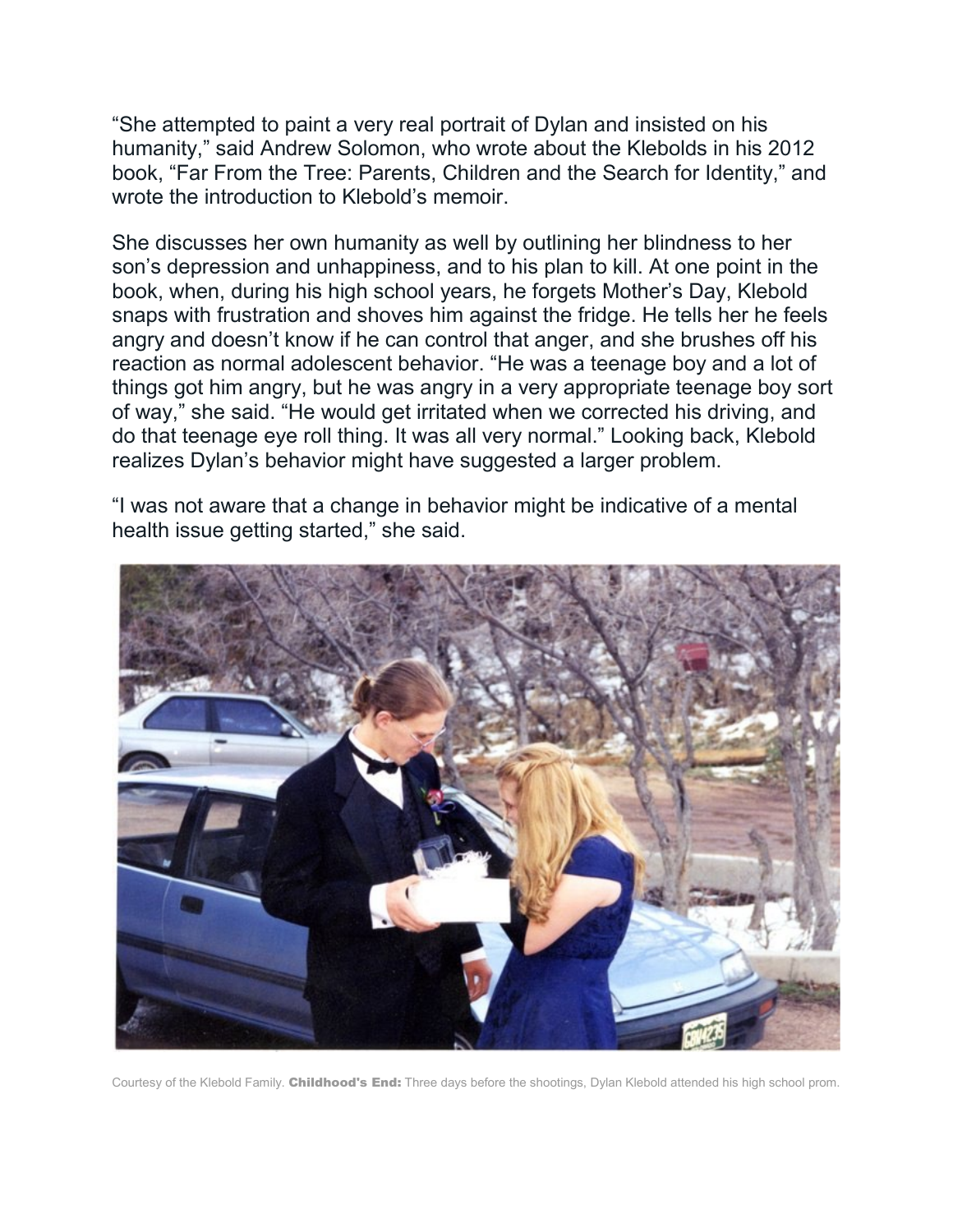In a six-week investigation by Time magazine after the shooting, reporters Nancy Gibbs and Timothy Roche obtained what were later called "The Basement Tapes." They were shot in Harris's basement and showed footage of the two boys on several occasions, cradling weapons and spewing racial slurs against Jews, Latinos, African Americans and others. Klebold said she didn't find it odd that her son wore a floor-length leather jacket, as she herself had tried to be different by wearing cowboy boots and moccasins when she attended private school from first to 12th grade.

"The mythology was that they were Nazis and Goths, and it was wrong, and people still believe this is fact, even though there is no evidence to show this was true," she said.

Susan Klebold grew up in Ohio with a Jewish father and a Christian mother. She attended a Reform Jewish synagogue and went to church with her grandmother. Her private school had a chapel, which she visited every day. When she was a child, this mixed religious household confused her, and she grappled with her relationship to God and to heaven and hell. She approached a rabbi who "didn't teach black and white thinking" to discuss the afterlife, and he told her he believed in another chapter after death.

As she grew older, her ties to Judaism disintegrated. She hasn't practiced since she left her childhood home. As a mother, she sometimes recited the Ten Commandments as a moral code, and at other times, she recited, "Now I lay me down to sleep" before bedtime, along with other prayers. Depending on the calendar, the family fused Passover and Easter into one dinner.

"I was very unstructured about it," she said of religion. After the Columbine tragedy, she had a fleeting thought that if her son had had a formal religious upbringing, he might not have killed a dozen people and himself.

Religion doesn't play a prominent role in the book, but when I spoke with Klebold, she touched on Columbine High School's ignorance of Judaism, describing Columbine as upper middle class, Caucasian and Christian. She also used the words "toxic" and "judgmental." She said she doesn't know a single Jewish person in town, and one December, when she tried to buy Hanukkah candles at the grocery store, the clerks looked at her blankly.

To illustrate the religious environment of the area, she mentioned that Franklin Graham, a well-known evangelist, performed the memorial service for the slain children in front of a crowd of 65,000 that included Al Gore, the vice president at that time, who spoke. The video of the memorial reveals a service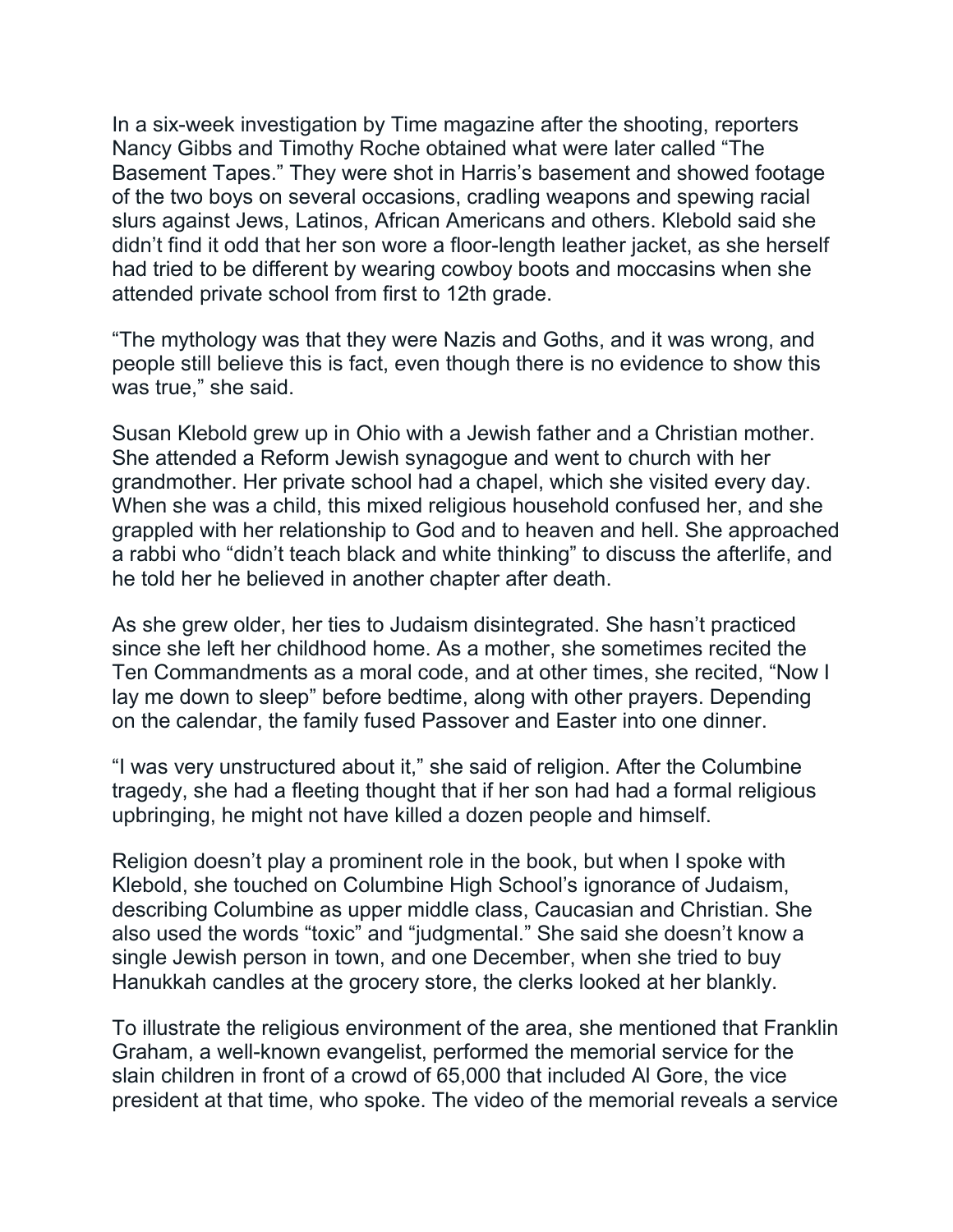heavy on Christianity, with church officials and references to Jesus Christ. She isn't aware of any synagogue in Littleton, and a Google search doesn't turn up results. Klebold said her son didn't identify with being Jewish. At one point in the book, he objects, out of embarrassment, to reciting the four questions at a Seder. According to Klebold, he reveals this frustration on "The Basement Tapes." Then, she said, Eric Harris stops and says, "I didn't know you were Jewish," after which Dylan Klebold seems to turn fearful that Harris might target him.

"It was a very odd moment," she said.



Courtesy of the Klebold Family A Seemingly Typical Teenager: A photo of Dylan Klebold from the book "A Mother's Reckoning," by Susan Klebold.